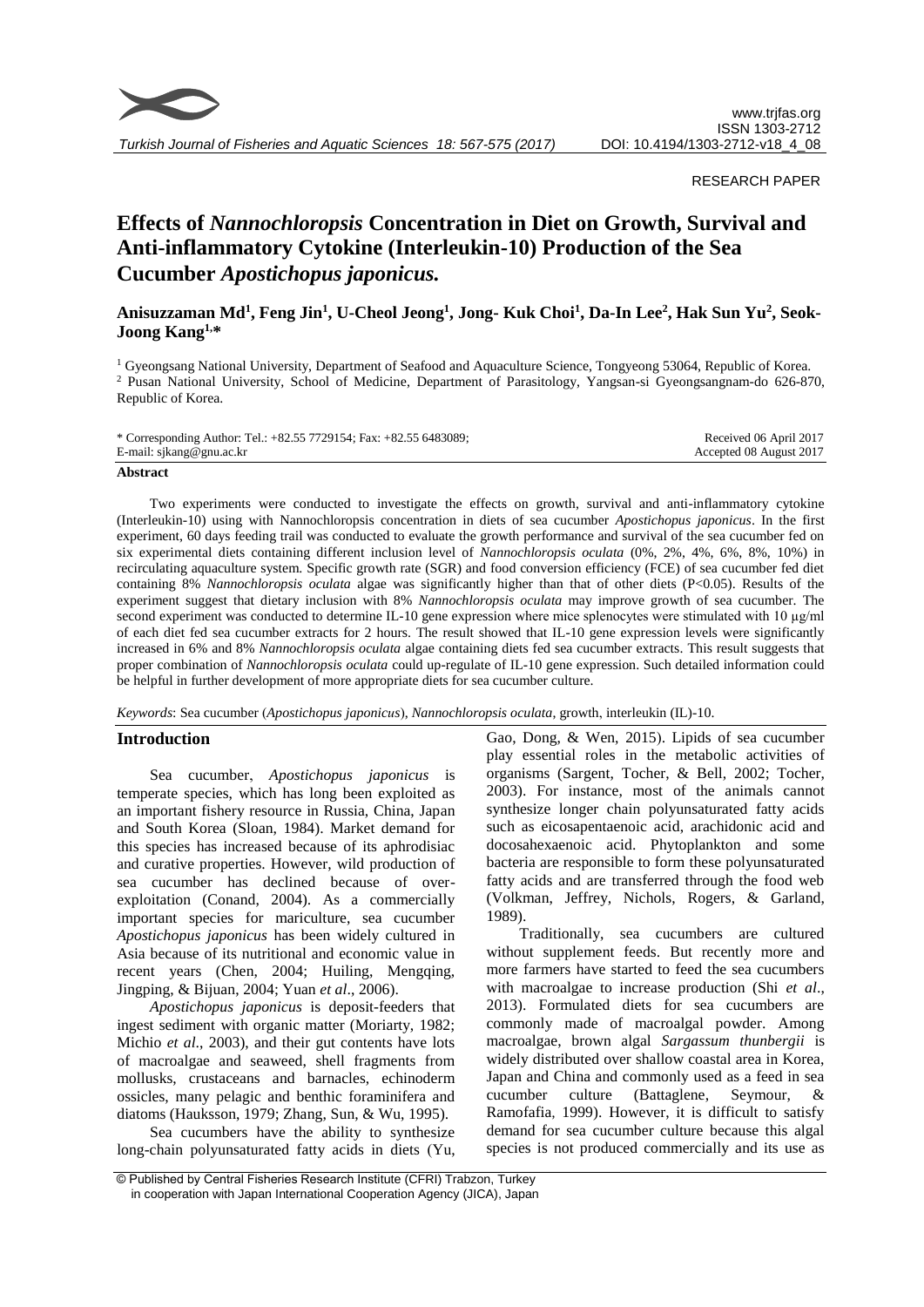feed ingredients is also expensive. Moreover, in recent years, more and more *S. thunbergii* has been harvested with the rapid expansion of sea cucumber farming scale, which results in severe damage to *S. thunbergii* resource (Yuan, 2005). Meanwhile, sea cucumber contained high n-6 fatty acids, low n-3 fatty acids and lower ratio of n-3/n-6 fatty acids when fed with commercial diets (Feng *et al*., 2016). But for many allergic and inflammatory diseases like asthma, n-3 fatty acids and good balance of n-3/n-6 ratio is very important. So, reducing the *S. thunbergii* content of sea cucumber feed will be one strategy to increase the sustainability of the sea cucumber culture.

Therefore, it is critical to find good substitutes for *S. thunbergii* to relieve the pressure on natural *S. thunbergii* resource and produce more n-3 fatty acids containing sea cucumber. *Nannochloropsis oculata* algae might be an important choice.

*Nannochloropsis oculata* is one of the main groups of seawater phytoplankton but also occur in fresh and brackish water. *Nannochloropsis oculata* have a diameter of about 1-2  $\mu$ m and a very simple [ultrastructure](https://en.wikipedia.org/wiki/Ultrastructure) with reduced structural elements that easily digest by aquatic animals. *Nannochloropsis oculata* is considered a promising alga for aquaculture because of its ability to accumulate high levels of [polyunsaturated fatty acids.](https://en.wikipedia.org/wiki/Polyunsaturated_fatty_acids) *Nannochloropsis oculata* offers high levels of polyunsaturated fatty acids (PUFAs), especially ecosapentaenoic acid (EPA, 20:5n-3) (Kandilian, Lee, & Pilon, 2013).

Sea cucumbers have many therapeutic effects against various diseases (Bordbar, Anwar, & Saari, 2011; Guo *et al*., 2015). Moreover, sea cucumber extracts have potent biological effects and have antiviral, anti-cancer, antibacterial, anti-oxidant, antiinflammation effects (Esmat, Said, Soliman, El-Masry, & Badiea, 2013; Kiani, Heidari, Rassa, Kadkhodazadeh, & Heidari, 2014; Wijesinghe, Jeon, Ramasamy, Wahid, & Vairappan, 2013). In China and Malaysia, sea cucumbers have been traditionally used for the remedy of different inflammatory diseases like

asthma. IL-10 is a potent anti-inflammatory cytokine that down regulates the synthesis of Th1 (T helper 1) and Th2 (T helper 2)-associated cytokines, chemokines, and inflammatory enzymes. It plays a vital role for the mitigation of allergic responses. But till now, there are no reports demonstrating the effect of sea cucumber on IL-10 production.

In the present study, the effects of different concentration of *Nannochloropsis oculata* algae in prepared feeds on growth, survival and antiinflammatory cytokine, IL-10 production of the sea cucumber *Apostichopus japonicus* were examined.

# **Materials and Methods**

# **Experiment 1**

# **Sea Cumber Collection and Acclimatization**

The experiment was carried out for sixty days in the laboratory of Marine Biology and Aquaculture, Gyeongsang National University, Republic of Korea. Sea cucumbers used in this experiment were collected from the Goseong Sea cucumber farm. Prior to the experiment, sea cucumbers were transferred to the laboratory in fiberglass aquaria and acclimated for 14 days at 19°C. Temperature of water bath was regulated by a thermostat, which controlled the on/off switch of a 2000-W electric heater. During acclimation period, sea cucumbers were fed with algal powder (*S. thunbergii*) and sea mud.

# **Experimental Diets**

Six experimental diets designed as Diet 1 (control), Diet 2, Diet 3, Diet 4, Diet 5 and Diet 6 were prepared. Ingredients and proximate compositions of experimental diets were presented in Table 1. Diet 1 was used as the control diet where *Nannochloropsis oculata* powder was not used. For diets 2, 3, 4, 5 and 6 *Nannochloropsis oculata* powder

**Table 1.** Ingredients and composition of experimental diets for *Apostichopus japonicus* (% dry matter basis)

| Ingredients                    | Diet 1 (Control) | Diet 3<br>Diet 2 |       | Diet 4 | Diet 5         | Diet 6 |
|--------------------------------|------------------|------------------|-------|--------|----------------|--------|
| Nannochloropsis oculata powder |                  | 2                | 4     | 6      | 8              | 10     |
| Wheat flour                    | 10               | 8                | 6     | 4      | 2              | 0      |
| Seaweed powder                 | 20               | 20               | 20    | 20     | 20             | 20     |
| Soybean meal                   | 8                | 8                | 8     | 8      | 8              | 8      |
| Shell fish powder              | 8                | 8                | 8     | 8      | 8              | ົ      |
| Shell powder                   |                  |                  | 2     | 2      | $\overline{c}$ |        |
| Calcium phosphate              |                  | 2                | 2     | 2      | $\overline{c}$ |        |
| Yeast protein                  |                  |                  |       | 5      |                |        |
| Soyabean lecithin              |                  |                  |       | 4      | 4              |        |
| Mineral                        | 0.5              | 0.5              | 0.5   | 0.5    | 0.5            | 0.5    |
| Vitamin                        | 0.5              | 0.5              | 0.5   | 0.5    | 0.5            | 0.5    |
| Sea mud                        | 40               | 40               | 40    | 40     | 40             | 40     |
| Proximate composition (%)      |                  |                  |       |        |                |        |
| Crude protein                  | 17.50            | 18.51            | 19.11 | 19.71  | 20.31          | 20.91  |
| Crude lipid                    | 3.34             | 3.70             | 4.06  | 4.42   | 4.78           | 5.14   |
| Ash<br>43.50                   |                  | 43.65            | 43.78 | 43.93  | 44.06          | 44.20  |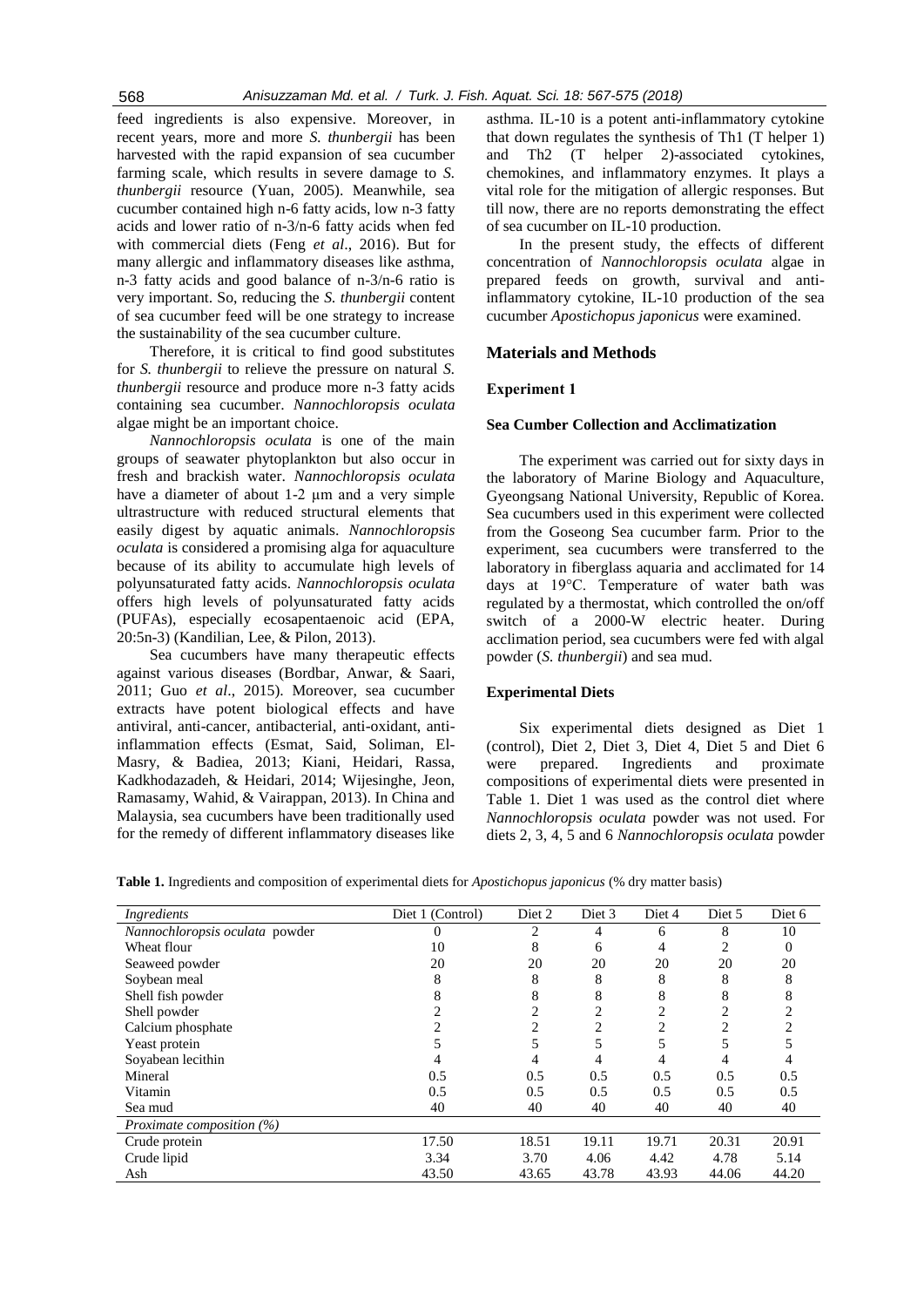were used with the percentages of 2%, 4%, 6%, 8% and 10%, respectively. All ingredients were ground into fine powder through a 200 μm mesh, thoroughly mixed and stored at -20°C.

# **Experiment Design**

After 2 days' starvation, 240 sea cucumbers with initial wet body weights of 2.92±0.06g were randomly selected from acclimatized sea cucumbers and placed in equal number into 24 fiberglass aquaria (45×60×50 cm<sup>3</sup>) to form 6 groups in tetraplicates. The initial body weights of sea cucumber were measured individually as described in Battaglene, Seymour, and Ramofafia (1999). The 6 groups were fed once daily (17:00 h) with different experimental diets such as Diet 1, Diet 2, Diet 3, Diet 4, Diet 5 and Diet 6 respectively at a feeding rate of 5% body weight per day for 60 days.

#### **Rearing Conditions**

During the experiment, aeration was provided continuously and to ensure water quality 2/3 volume of the water in each aquarium was exchanged every day. Seawater temperature was controlled at  $19 \pm 2.0$ °C. Temperature of water reservoir was regulated by a thermostat, which controlled the on / off switch of a 2000-W electric heater. Dissolved oxygen was maintained above 5.0-7.0 mg/ L, the levels of ammonia in the water of aquaria were less than 0.25 mg/ L. Other conditions were salinity  $32 \pm 1$  psu; pH 7.7–8.3; photoperiod 24 h dark. The aquaria were wrapped in black carbon paper to maintain continuous dark period. The longer and darker light conditions are better for a population of *A*. *japonicus* to induce sea cucumbers to feed continuously.

#### **Procedure and Sample Collection**

Twenty-four sea cucumbers were sampled from the acclimated sea cucumbers simultaneously while experimental sea cucumbers were selected to determine the initial body weight of the experimental sea cucumbers. During the experiment, sea cucumbers were fed once per day (at about 17:00 h). Uneaten feed was collected from aquaria by siphon at 24h later and dried at 65°C to constant weight for calculation use. Sea cucumbers faeces were also collected by siphon once per day (16:00h). The faeces were dried at 65°C to constant weight and those from each aquarium were pooled for further analysis. At the end of sixty days experiment, all the experimental sea cucumbers were deprived of food to clear their guts for 2 days, weighed and then dried at 65°C until constant weight was achieved.

# **Data Calculation**

Survival rate (SR), specific growth rate (SGR),

ingestion rate (IR), faeces production rate (FPR) and food conversion efficiency (FCE) were calculated as follows:

SR (%) = 100 x (N2/N1) SGR (% d-1 ) = 100 (lnW2- lnW1)/T IR (g g-1 d -1 ) = I/[T (W<sup>2</sup> + W1)/2] FPR (g g-1 d -1 ) = F/[T (W<sup>2</sup> + W1)/2] FCE (%) = 100 (W<sup>2</sup> - W1)/I

where  $N_1$  is the number of individuals alive at start of experiment and  $N_2$  is the number of individuals alive at end of experiment;  $W_1$  and  $W_2$  are initial and final combined dry weights of all 10 sea cucumbers in each aquarium; T is the experimental period; I is the dry weight of the total feed ingested and F is the dry weight of faeces.

# **Experiment 2**

# **Preparation of Sea Cucumber Extract**

At first, sea cucumbers were cleaned and removed the visceral organs. After that, sea cucumbers were cut into small pieces and homogenized. 200g of samples were boiled in 400 ml distilled water for 20 min. After removing solid materials from the water, the boiled water was vaporized using a microwave until the mixture was reduced by 50%. After centrifugation of the extracts at 500 **×** g for 10 min, a 5-fold volume of 100% ethyl alcohol was added to the supernatant and incubated at 20°C for 24 h. After that, the supernatant was discarded. The extract pellet was washed with 70% EtOH and centrifuged under the same conditions. The supernatant was discarded and the pellet was evaporated under a vacuum. The final extracts were prepared by re-suspending the pellet in 20mL distilled water (Lee *et al.*, 2016).

#### **IL-10 Gene Expression**

In order to analysis IL-10 gene expression, mice splenocytes were stimulated with 10 µg/ml of each experimental diet fed sea cucumber extracts for 2 hours. The total RNAs were isolated by Qiazol reagent (Qiagen Scienece, USA) according to the manufacturer's protocols. 2 µg of total RNAs were transcribed using M-MLV reverse transcriptase (Promega, USA), according to the manufacturer's protocols. IL-10 mRNA expression levels were synthesis by real-time PCR using the iCyclerTM (Bio-Rad Laboratories, Hercules, CA, USA). GAPDH was used for reference gene. IL-10 and GAPDH primer sequence are shown in Table 2.

#### **Statistical Analysis**

Statistics was performed using software SPSS 18.0 with possible differences among diet treatments being tested by one-way ANOVA. Duncan's multiple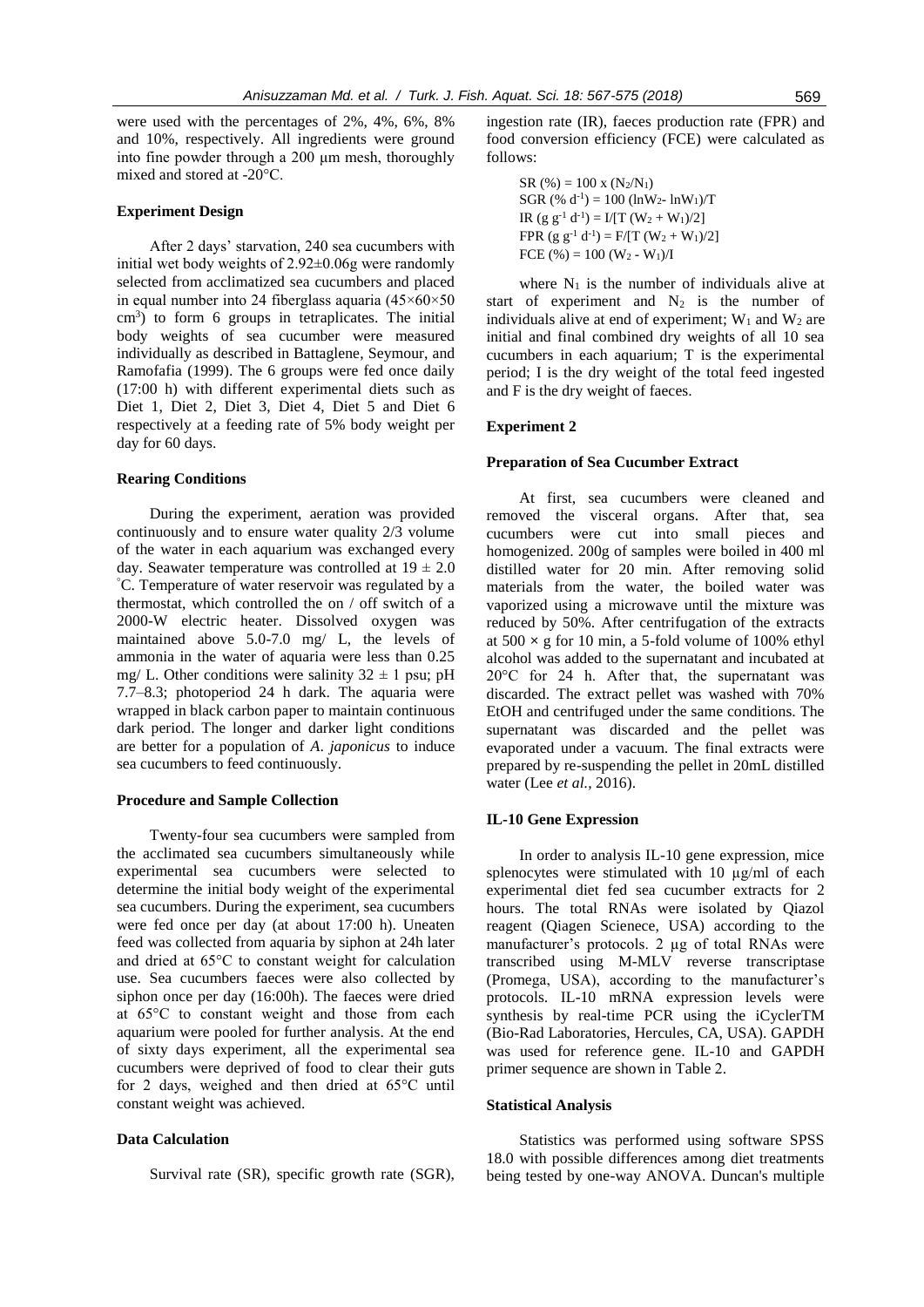range tests were used to analyze the differences among treatments. Differences were considered significant at a probability level of 0.05.

# **Results**

# **Experiment 1**

# **Survival and Growth**

The sea cucumbers in the different treatments showed high survival rates (100%). For all treatments during this period, no sea cucumbers were died. At the starting of the experiment, there were no significant differences in wet and dry body weights of sea cucumbers among diet treatments (P>0.05) (Table 3). At the end of the experiment, final wet and dry body weights of sea cucumbers fed with diet 5 was significantly higher than those fed with other diets (P<0.05) (Table 3).

SGR of the sea cucumbers varied in different diet treatments and showed a descending order of diet 5>diet 4>diet 3>diet 6>diet 2>diet 1. The highest values of SGR  $(1.54\% \text{ d}^{-1})$  was observed in treatments fed with diet 5 (Figure 1)  $(P<0.05)$ . The sea cucumbers fed diet 1 showed significantly lower SGR  $(0.57\% \text{ d}^{-1})$  than those fed other diets (P<0.05). No difference in SGR was found among groups fed diet 3 and diet 6 (P<0.05) (Figure 1).

#### **Ingestion Rate and Faeces Production Rate**

Ingestion rates (IR, see Figure 2) and faeces production rates (FPR, see Figure 3) of the sea cucumbers varied in different diet treatments and showed the same ascending order of diet 6>diet 5>diet 4>diet 3>diet 2>diet 1. Sea cucumber fed with

| Primer                    | Sequence                                   |  |
|---------------------------|--------------------------------------------|--|
| GAPDH-for*                | 5'-TAC CCC CAA TGT GTC CGT C-3'            |  |
| $GAPDH$ -rev <sup>†</sup> | $5'$ -AAG AGT GGG AGT TGC TGT TGA AG-3 $'$ |  |
| $\text{II}$ – 10-for      | $5'$ -GCT ATG CTG CCT GGT CTT ACT G-3'     |  |
| $IL-10$ -rev              | 5'-TCC AGC TGG TCC TTT GTT TG-3'           |  |

**Table 2.** Primers Used for Real-Time PCR

for\* ; forward; rev† ; reverse.

| <i>Experimental Diets</i> | Initial WW $(g)$ | Initial DW $(g)$ | Final WW $(g)$  | Final DW (g) |
|---------------------------|------------------|------------------|-----------------|--------------|
| Diet 1                    | $2.97 \pm 0.15$  | 0.27             | $4.20 \pm 0.12$ | 0.38         |
| Diet 2                    | $2.86 \pm 0.08$  | 0.26             | $4.78 \pm 1.03$ | 0.44         |
| Diet 3                    | $2.85 \pm 0.16$  | 0.26             | $5.49 \pm 0.94$ | 0.50         |
| Diet 4                    | $2.96 \pm 0.08$  | 0.27             | $6.73 \pm 1.18$ | 0.61         |
| Diet 5                    | $2.86 \pm 0.14$  | 0.26             | $7.20 \pm 1.78$ | 0.66         |
| Diet 6                    | $2.96 \pm 0.19$  | 0.27             | $5.74 \pm 1.04$ | 0.52         |

**Table 3.** Initial and Final wet weight (WW), dry weight (DW) of *Apostichopus japonicus* fed different test diets (mean±SE)



**Figure 1.** Specific growth rate of *Apostichopus japonicus* fed different test diets. Different letters indicate significant differences (P<0.05) between treatments within the same group, and bars represent standard errors.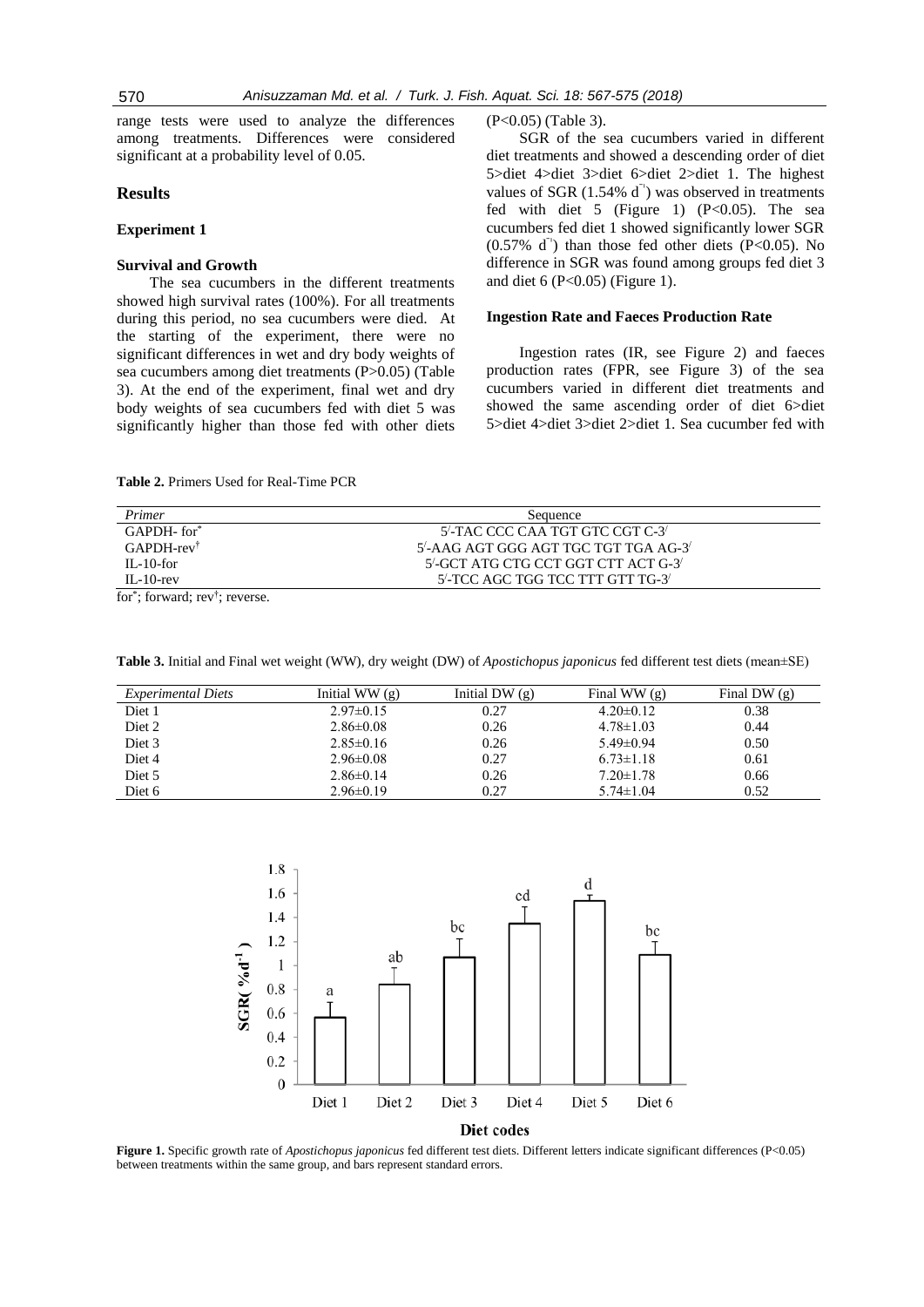

**Figure 2.** Ingestion rate (IR) of *Apostichopus japonicus* fed different test diets. Different letters indicate significant differences (P < 0.05) between treatments within the same group, and bars represent standard errors



**Figure 3.** Faeces production rate (FPR) of *Apostichopus japonicus* fed different test diets. Different letters indicate significant differences (P<0.05) between treatments within the same group, and bars represent standard errors.

diet 6 showed the lowest IR (0.32 g  $g^{-1}$  d<sup>-1</sup>) (P<0.05) and FPR  $(0.26 \text{ g } \text{ g}^{-1} \text{ d}^{-1})$   $(P<0.05)$  among all treatments.

#### **Food Conversion Efficiency**

Food conversion efficiency (FCE) is presented in Figure 4. FCE of the sea cucumbers fed with diet 5 was 3.48%, which was significantly higher than those fed with other diets except diet 4 and diet 6 ( $P<0.05$ ). Sea cucumbers fed diet 1 showed the lowest FCE (0.79%).

#### **Experiment 2**

# **Anti-Inflammatory Cytokine, Interleukin (IL)-10 Expression Level**

In order to establish optimal combination percentage of *Nannochloropsis oculata*, we synthesize IL-10 gene expression levels. Splenocytes

were stimulated with each experimental diet fed sea cucumber extracts for 2 hours. Result showed that IL-10 gene expression levels were significantly increased in diet 4 and diet 5 compared to other experimental diet (Figure 5). However, IL-10 gene expression levels were decreased by diet 2 and 6 contrast to diet 1. These results suggest that combination of *Nannochloropsis oculata* could up-regulate of IL-10 gene expression and need optimum concentration.

#### **Discussions**

#### **Experiment 1**

In all treatments survival rates of sea cucumbers were excellent (100%) and were higher than the rates reported in previous similar studies (Yu *et al*., 2015; Slater & Carton, 2007; Zhou *et al*., 2006). The results showed that *A. japonicus* might have the ability to tolerate the different proportion of *Nannochloropsis oculata* algae in diet.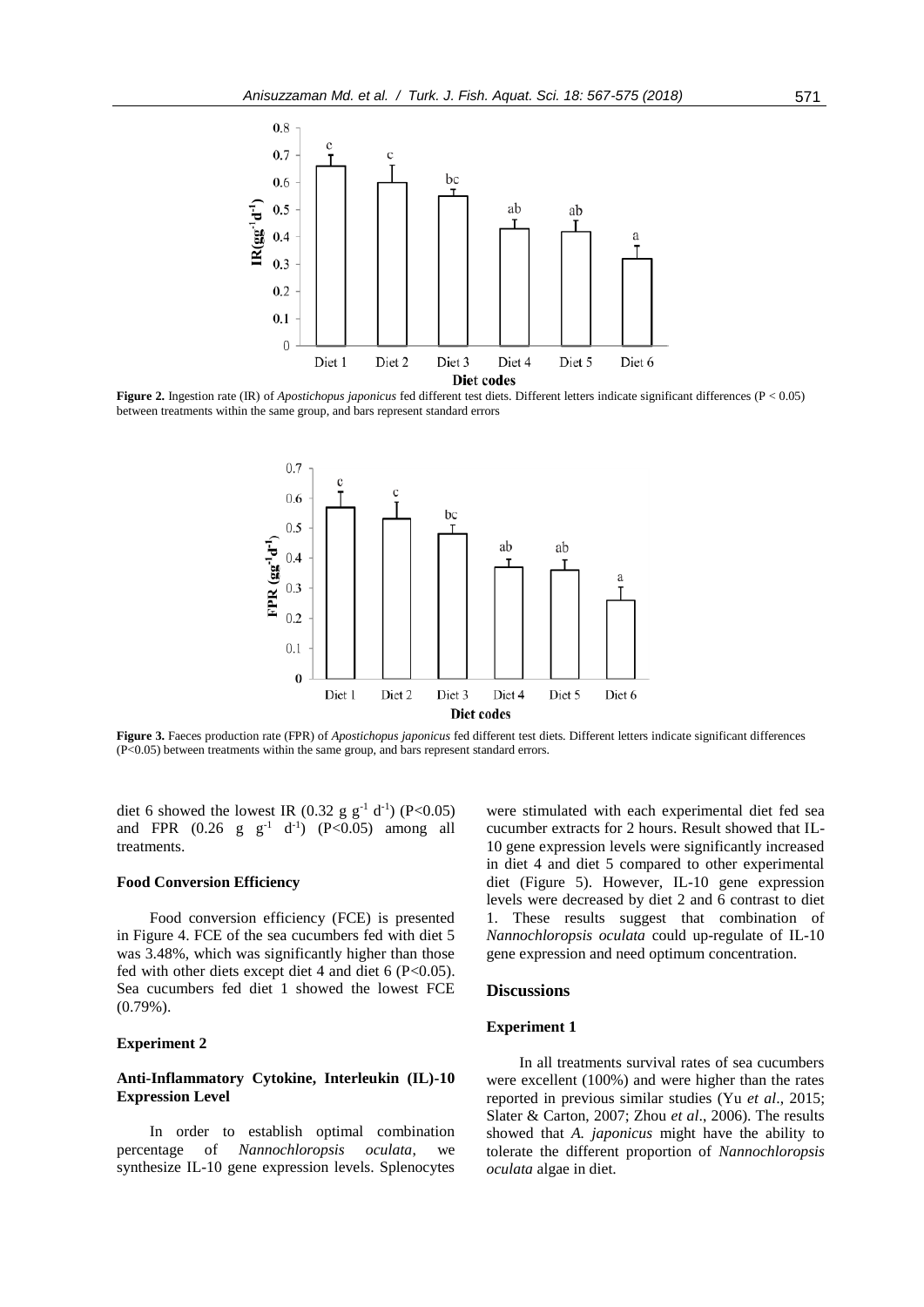

**Figure 4.** Food conversion efficiency (FCE) of *Apostichopus japonicus* fed different test diets. Different letters indicate significant differences (P<0.05) between treatments within the same group, and bars represent standard errors.



**Figure 5.** IL-10 gene expression. IL-10 gene expression were significantly increased by administration of diet 4 and 5 (\*) P=0.0173, \*\*; p=0.0080).

*S. thunbergii* is considered to be the most commonly used for sea cucumber *A. japonicus* food, but a substitution of it is desiderated due to severe exhaustion of natural *S. thunbergii* resource (Yuan, 2005; Wang, Sun, & Li, 2006). There are lots of different microalgae in gut contents of sea cucumber in nature (Hauksson, 1979). Eicosapentaenoic acid, the fatty acids biomarker of diatom, *nannochloropsis*, accounts for the higher mass fraction among polyunsaturated fatty acids in the body wall of *A. japonicus* (Kharlamenko, Zhukova, Khotimchenko, Svetashev, & Kamenev, 1995; Budge, Parrish, & Mckenzie, 2001; Gao, Yang, & Xu, 2009; Shi *et al*. 2013). This indicate that diatom, *nannochloropsis* may have a great contribution as alternative source of *A. japonicus* food. This study showed that the SGR of sea cucumber *A. japonicus* fed with 8% *Nannochloropsis oculata* containing prepared diet was as high as those fed with control diet (Figure 1). These result suggested that the prepared diet containing *Nannochloropsis oculata* algae may perform better than the traditional feed where only used *S. thunbergii* algae.

The present results showed that among the six prepared experimental diet treatments, SGR of the sea cucumbers fed with Diet  $5$   $(1.54\%$  d<sup>-1</sup>) was significantly higher than the other diet $(P<0.05)$ (Figure 1). Shi *et al*. (2013) reported that SGR of the sea cucumbers *A. japonicus* was 1.36% d<sup>-1</sup> when fed 70% *S. thunbergii* algae, 20% sea mud and 10% white fish meal containing diet. Liu, Dong, Tian, Wang, and Gao (2009) reported that when sea cucumber fed 60% *S. thunbergii* algae and 40% sea mud, SGR of the sea cucumbers *A. japonicus* was 1.40% d<sup>-1</sup>. Thus it is clear that the certain proportion of *Nannochloropsis oculata* with *S. thunbergii* algae was good for sea cucumber culture.

SGR of the sea cucumbers were significantly affected by different experimental diets. In this study, SGR of the sea cucumbers were increased with increasing level of *Nannochloropsis oculata* until 8% after that decreased (Figure 1). Holothurians like sea cucumber have no specialized organ for grinding or gland for chemical digestion (Massin, 1982),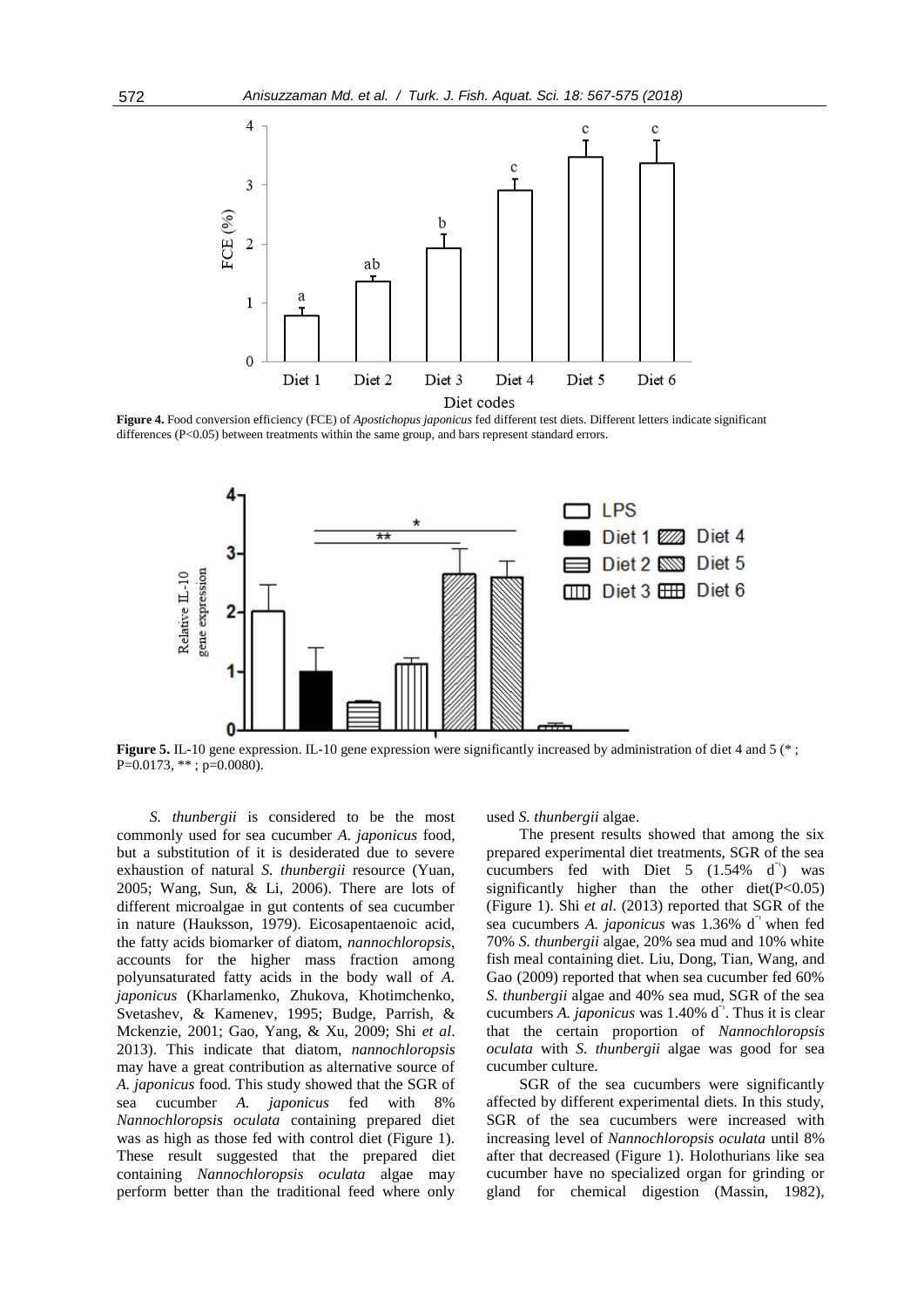digestive enzyme activities are very low and have very little cellulose activity (Wang *et al*., 2006). Therefore, sea cucumber *A. japonicus* are able to assimilate a specific amount of cellulose content.

Ingestion rates (IR) of sea cucumber were significantly affected by different experimental diets. There was a negative relationship between IR and the protein level. In natural ecosystem, low nutritional value of sediment consumed by deposit feeders means those animals need to consume large amounts of sediment in order to obtain a net input of energy (Santos, Billett, Rice, & Wolff, 1994; Hudson Wigham, & Tyler, 2004). Vice-versa, when food quality becomes better, internal appetite regulation would work actively to decrease food ingestion. In this study, ingestion rate of sea cucumbers decreased when protein content of the diets increased. The ingestion rate showed a descending order (Figure 2), whereas the food conversion efficiencies showed an opposite trend (Figure 4). The same phenomenon was also found in other echinoderms. McBride, Lawrence, Lawrence, and Mulligan (1998) reported that sea urchin (*Strongylocentrotus franciscanus*), prepared diets of different protein levels resulted in different ingestion rate. Otero-Villanueva, Kelly, and Burnell (2004) also found in *Psammechinus miliaris* that lowest ingestion rate was related to high energetic diet.

# **Experiment 2**

Regulatory T cells (Treg cells), known as suppressor T cells, are subpopulation of T cells and modulate the immune systems (Kikodze, Pantsulaia, & Chikovani, 2016). IL-10 is one of the Treg cells and known as a key regulator of immunity to many infection or inflammatory disease (Gutierrez-Murgas, Gwenn, Danielle, Matthew, & Jessica, 2016). For instance, high levels of IL-10 gene expressions have protective effect against malaria parasites infection (Niikura, Inoue, & Kobayashi, 2011). Conversely, lack of IL-10 promote cell apoptosis during virus infection in small intestine (Pan *et al*., 2014). In previous study, we already investigated that administration of sea cumber total extract can upregulate of IL-10 and ameliorate asthma disease (Lee *et al*., 2016). Here, we suggested optimal combination of *Nannochloropsis oculata* algae to increase Interleukin (IL)-10 gene expression.

In conclusion, the results of experiment 1 suggest that dietary inclusion with 8% *Nannochloropsis oculata* algae may improve growth of juvenile sea cucumber and experiment 2 suggest that proper combination of *Nannochloropsis oculata* could up-regulate of IL-10 gene expression. Such detailed information could be helpful in further development of more appropriate diets for culture of sea cucumber.

#### **Acknowledgements**

This study was supported by the Korea Research Foundation Grant, which is funded by the Korean Government (20150297), "Feed development for the production of sea cucumber contains a substance improving asthma ameliorated material" project from the Korea Institute of Marine Science and Technology, Republic of Korea.

# **References**

Battaglene, S.C., Seymour, E.J., & Ramofafia, C. (1999). Survival and growth of cultured juvenile sea cucumbers *Holothuria scabra*. *Aquaculture*, *178*(3-4), 293–322.

[https://doi.org/10.1016/S0044-8486\(99\)00130-1](https://doi.org/10.1016/S0044-8486(99)00130-1)

- Bordbar, S., Anwar, F., & Saari, N. (2011). High-value components and bioactives from sea cucumbers for functional foods-A Review. *Marine Drugs*, *9*(10), 1761–1805. https://doi.org[/10.3390/md9101761](https://dx.doi.org/10.3390%2Fmd9101761)
- Budge, S.M., Parrish, C.C., & Mckenzie, C.H. (2001). Fatty acid composition of phytoplankton, settling particulate matter and sediments at a sheltered bivalve aquaculture site. *Marine Chemistry*, *76*(4), 285–303. [http://dx.doi.org/10.1016/S0304-4203\(01\)00068-8](http://dx.doi.org/10.1016/S0304-4203(01)00068-8)
- Chen, J.X. (2004). Present status and prospects of sea cucumber industry in China. A. Lovatelli, C. Conand, S. Purcell, S. Uthicke, J.F. Hamel & A. Mercier (Eds.) *Advances in Sea Cucumber Aquaculture and Management* (pp. 25-38). FAO, Rome, Italy, 463pp.
- Conand, C. (2004). Present status of world sea cucumber resources and utilization: an international overview. A. Lovatelli, C. Conand, S. Purcell, S. Uthicke, J.F. Hamel & A. Mercier (eds). *Advances in Sea Cucumber Aquaculture and Management* (pp. 13–23). FAO, Rome, Italy, FAO Fisheries Technical Press., 463pp.
- Esmat, A.Y., Said, M.M., Soliman, A.A., El-Masry, K.S., & Badiea, E.A. (2013). Bioactive compounds, antioxidant potential, and hepatoprotective activity of sea cucumber (*Holothuria atra*) against thioacetamide intoxication in rats. *Nutrition*, *29*(1), 258–267. <https://doi.org/10.1016/j.nut.2012.06.004>
- Feng, J., Anisuzzaman, M., U-Cheol J., Jong-Kuk C., Hak-Sun Y., Seung-Wan K., & Seok-Joong K. (2016). Comparison of Fatty Acid Composition of Wild and Cultured Sea Cucumber *Apostichopus japonicus*. *Korean Journal of Fisheries and Aquatic Science*, *49*(4), 474-485.

<http://dx.doi.org/10.5657/KFAS.2016.0474>

- Gao, F., Yang, H.S., & Xu, Q. (2009). Seasonal variations of fatty acid composition in *Apostichopus japonicus* body wall. *Marine Sciences*, *33*(4), 14–19. http://dx.doi.org/10.1007/s00343-011-0041-7
- Guo, Y., Ding, Y., Xu, F., Liu, B., Kou, Z., Xiao, W., & Zhu, J. (2015). Systems pharmacology-based drug discovery for marine resources: An example using sea cucumber (Holothurians). *Journal of Ethnopharmacology*, *165*(1), 61–72. <https://doi.org/10.1016/j.jep.2015.02.029>
- Gutierrez-Murgas, Y.M., [Gwenn, S.,](https://www.ncbi.nlm.nih.gov/pubmed/?term=Skar%20G%5BAuthor%5D&cauthor=true&cauthor_uid=27737696) [Danielle, R.,](https://www.ncbi.nlm.nih.gov/pubmed/?term=Ramirez%20D%5BAuthor%5D&cauthor=true&cauthor_uid=27737696) [Matthew,](https://www.ncbi.nlm.nih.gov/pubmed/?term=Beaver%20M%5BAuthor%5D&cauthor=true&cauthor_uid=27737696)  [B.,](https://www.ncbi.nlm.nih.gov/pubmed/?term=Beaver%20M%5BAuthor%5D&cauthor=true&cauthor_uid=27737696) & [Jessica, N.](https://www.ncbi.nlm.nih.gov/pubmed/?term=Snowden%20JN%5BAuthor%5D&cauthor=true&cauthor_uid=27737696) (2016). IL-10 plays an important role in the control of inflammation but not in the bacterial burden in *S. epidermidis* CNS catheter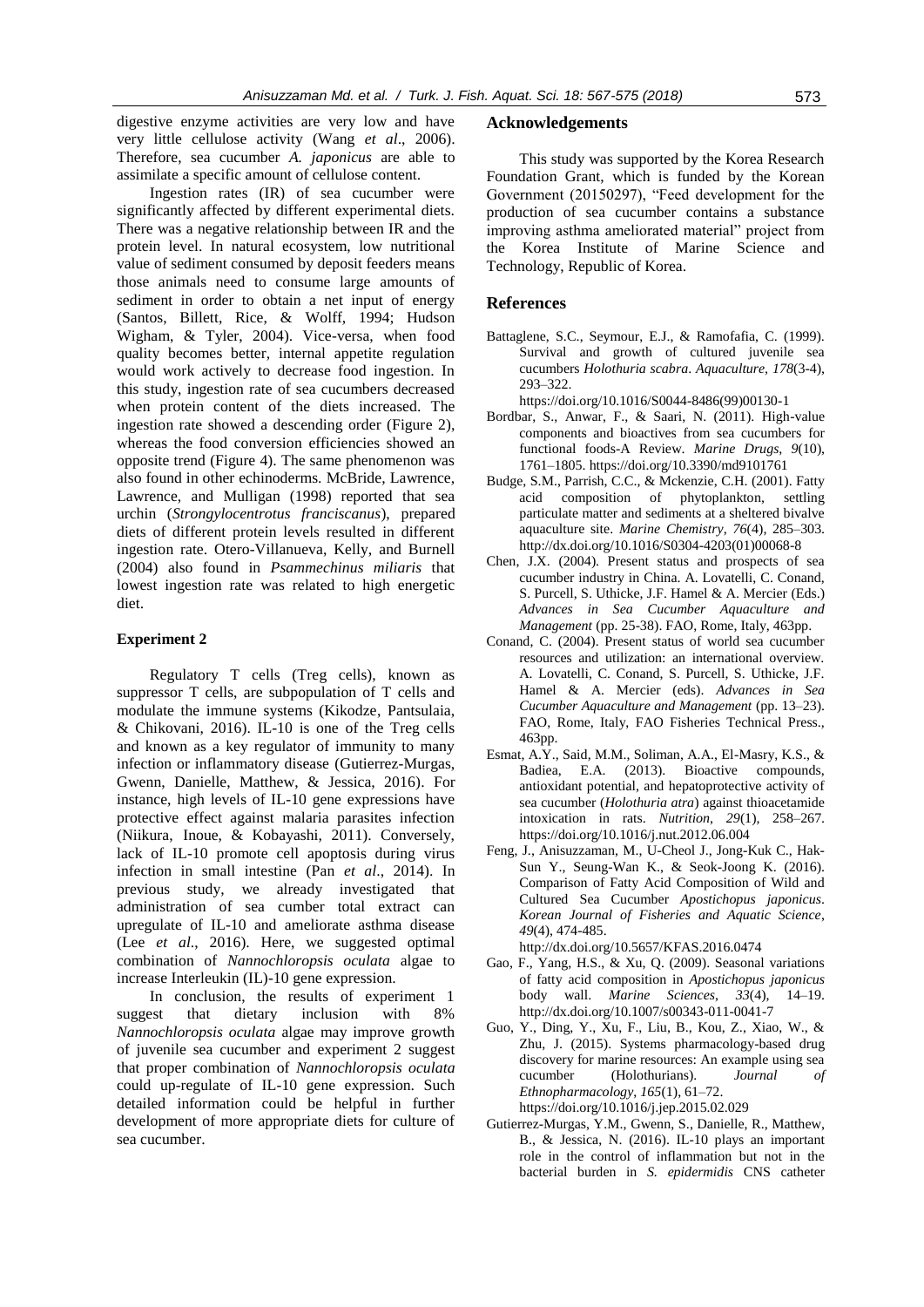infection. *Journal of Neuroinflammation*, *13*(1), 271. http://dx.doi.or[g/10.1186/s12974-016-0741-1](https://dx.doi.org/10.1186%2Fs12974-016-0741-1)

- Hauksson, E. (1979). Feeding biology of *Stichopus tremulus*, a deposit feeding holothurian. *Journal Sarsia*, *64*(3), 155–160. <http://dx.doi.org/10.1080/00364827.1979.10411376>
- Hudson, I.R., Wigham, B.D., & Tyler, P.A. (2004). The feeding behavior of a deep-sea holothurian, *Stichopus tremulus* (Gunnerus) based on in situ observation and experiments using a remotely operated vehicle. *Journal of Experimental Marine Biology and Ecology*, *301*(1), 75–91.
- <http://dx.doi.org/10.1016/j.jembe.2003.09.015> Kandilian, R., Lee, E., & Pilon, L. (2013). [Radiation and](http://www.sciencedirect.com/science/article/pii/S0960852413004264)  optical properties of *[Nannochloropsis oculata](http://www.sciencedirect.com/science/article/pii/S0960852413004264)* grown [under different irradiances and spectra.](http://www.sciencedirect.com/science/article/pii/S0960852413004264) *Bioresource Technology*, *137*(1), 63–73.
- <http://dx.doi.org/10.1016/j.biortech.2013.03.058>
- Kharlamenko, V.I., Zhukova, N.V., Khotimchenko, S.V., Svetashev, V.I., & Kamenev, G.M. (1995). Fatty-Acids as markers of food sources in a shallow-water hydrothermal ecosystem (Kraternaya Bight, Yankich Island, Kurile Islands). *Marine Ecology Progress Series*, *120*(1), 231–241.
- Kiani, N., Heidari, B., Rassa, M., Kadkhodazadeh, M., & Heidari, B. (2014). Antibacterial activity of the body wall extracts of sea cucumber (Invertebrata; Echinodermata) on infectious oral streptococci. *Journal of Basic and Clinical Physiology and Pharmacology*, *25*(4), 1–7.
	- <https://doi.org/10.1515/jbcpp-2013-0010>
- Kikodze, N., Pantsulaia, I., & Chikovani, T. (2016). The Role of T Regulatory and Th17 Cells in the Pathogenesis of Rheumatoid Arthritis (Review). *Georgian Med News*, *261*(1), 62-68.
- Lee, D.I., [Park, M.K.,](https://www.ncbi.nlm.nih.gov/pubmed/?term=Park%20MK%5BAuthor%5D&cauthor=true&cauthor_uid=27852121) [Kang, S.A.,](https://www.ncbi.nlm.nih.gov/pubmed/?term=Kang%20SA%5BAuthor%5D&cauthor=true&cauthor_uid=27852121) [Choi, J.H.,](https://www.ncbi.nlm.nih.gov/pubmed/?term=Choi%20JH%5BAuthor%5D&cauthor=true&cauthor_uid=27852121) [Kang, S.J.](https://www.ncbi.nlm.nih.gov/pubmed/?term=Kang%20SJ%5BAuthor%5D&cauthor=true&cauthor_uid=27852121), [Lee, J.Y.,](https://www.ncbi.nlm.nih.gov/pubmed/?term=Lee%20JY%5BAuthor%5D&cauthor=true&cauthor_uid=27852121) & [Yu, H.S.](https://www.ncbi.nlm.nih.gov/pubmed/?term=Yu%20HS%5BAuthor%5D&cauthor=true&cauthor_uid=27852121) )2016). Preventive Intra Oral Treatment of Sea Cucumber Ameliorate OVA-Induced Allergic Airway Inflammation. *The American Journal of Chinese Medicine*, *44*(8), 1663-1674. <https://doi.org/10.1142/S0192415X16500932>
- Liu, Y., Dong, S., Tian, X., Wang, F., & Gao, Q. (2009). Effects of dietary sea mud and yellow soil on growth and energy budget of the sea cucumber *Apostichopus japonicus* (Selenka). *Aquaculture*, *286*(3-4), 266–270. <http://dx.doi.org/10.1016/j.aquaculture.2008.09.029>
- McBride, S.C., Lawrence, J.M., Lawrence, A.L., & Mulligan, T.J. (1998). The effects of protein concentration in prepared diets on growth, feeding rate, total organic absorption, and gross assimilation efficiency of the sea urchin *Strongylocentrotus franciscanus*. *Journal of Shellfish Research*, *17*(5), 1562–1570.
- Massin, C. (1982). Food and feeding mechanisms: Holothuroidea. In M. Jangoux., & J.M. Lawrence (Eds), *Echinoderm nutrition* (pp. 43-55). Rotterdam, Netherlands, Balkema Publishers., 654 pp.
- Michio, K., Kengo, K., Yasunori, K., Hitoshi, M., Takayuki, Y., Hideaki, Y., & Hiroshi, S. (2003). Effects of deposit feeder *Stichopus japonicus* on algal bloom and organic matter contents of bottom sediments of the enclosed sea. *Marine Pollution Bulletin*, *47*(1-6), 118-125.

[https://doi.org/10.1016/S0025-326X\(02\)00411-3](https://doi.org/10.1016/S0025-326X(02)00411-3)

- Moriarty, D.J.W. (1982). Feeding of *Holothuria atra* and *Stichopus chloronotus* on bacteria, organic carbon and organic nitrogen in sediments of the Great Barrier Reef. *Australian Journal of Marine and Freshwater Research*, *33*(2), 255–263. https://doi.org/10.1071/MF9820255
- Niikura, M., Inoue, S., & Kobayashi, F. (2011). Role of interleukin-10 in malaria: focusing on coinfection with lethal and nonlethal murine malaria parasites. *Journal of Biomedicine and Biotechnology*, *2011*, 1-8. <http://dx.doi.org/10.1155/2011/383962>
- Otero-Villanueva, M.M., Kelly, M.S., & Burnell, G. (2004). How diets influence energy partitioning in the regular echinoid *Psammechinus miliaris*; constructing an energy budget. *Journal of Experimental Marine Biology and Ecology*, *304*(2), 159–181. <http://dx.doi.org/10.1016/j.jembe.2003.12.002>
- [Pan, D.,](https://www.ncbi.nlm.nih.gov/pubmed/?term=Pan%20D%5BAuthor%5D&cauthor=true&cauthor_uid=25165117) [Kenway-Lynch, C.S.,](https://www.ncbi.nlm.nih.gov/pubmed/?term=Kenway-Lynch%20CS%5BAuthor%5D&cauthor=true&cauthor_uid=25165117) [Lala, W.](https://www.ncbi.nlm.nih.gov/pubmed/?term=Lala%20W%5BAuthor%5D&cauthor=true&cauthor_uid=25165117), [Veazey, R.S.](https://www.ncbi.nlm.nih.gov/pubmed/?term=Veazey%20RS%5BAuthor%5D&cauthor=true&cauthor_uid=25165117), [Lackner, A.A.,](https://www.ncbi.nlm.nih.gov/pubmed/?term=Lackner%20AA%5BAuthor%5D&cauthor=true&cauthor_uid=25165117) [Das, A.](https://www.ncbi.nlm.nih.gov/pubmed/?term=Das%20A%5BAuthor%5D&cauthor=true&cauthor_uid=25165117), & [Pahar, B.](https://www.ncbi.nlm.nih.gov/pubmed/?term=Pahar%20B%5BAuthor%5D&cauthor=true&cauthor_uid=25165117) (2014). Lack of interleukin-10-mediated anti-inflammatory signals and upregulated interferon gamma production are linked to increased intestinal epithelial cell apoptosis in pathogenic simian immunodeficiency virus infection. *Journal of Virology*, *88*(22), 13015-13028. http://dx.doi.or[g/10.1128/JVI.01757-14](https://doi.org/10.1128/JVI.01757-14)
- Santos, V., Billett, D.S.M., Rice, A.L., & Wolff, G.A. (1994). Organic matter in deep-sea sediments from the porcupine abyssal plain in the North-east Atlantic Ocean-Lipids. *[Deep Sea Research Part I:](http://www.sciencedirect.com/science/journal/09670637)  [Oceanographic Research Papers,](http://www.sciencedirect.com/science/journal/09670637) 41*(5-6), 789–819. [https://doi.org/10.1016/0967-0637\(94\)90077-9](https://doi.org/10.1016/0967-0637(94)90077-9)
- Sargent, J.R., Tocher, D.R., & Bell J.G. (2002). The lipids. In J.E. Halver & R.W. Hardy (Eds.), *Fish Nutrition* (pp. 181-257), San Diego, California, Elsevier Academic Press., 824 pp.
- Shi, C., Dong, S.L., Pei, S.R., Wang, F., Tian, X.L., & Gao Q.F. (2013). Effects of diatom concentration in prepared feeds on growth and energy budget of the sea cucumber *Apostichopus japonicus* (Selenka). *Aquaculture Research*, *46*(3), 609–617. https://doi.org/10.1111/are.12206
- Slater, M.J., & Carton, A.G. (2007). Survivorship and growth of the sea cucumber *Australostichopus (Stichopus) mollis* (Hutton 1872) in polyculture trials with green- lipped mussel farms. *Aquaculture*, *272*(1- 4), 389–398.
	- <http://dx.doi.org/10.1016/j.aquaculture.2007.07.230>
- Sloan, N.A. (1984). Echinorderm fisheries of the world. In F. Brendan, Keegan, D.S. Brendan & [O. Connor](http://catalogue.nla.gov.au/Record/2110476?lookfor=author:%22International%20Echinoderm%20Conference%20(5th%20:%201984%20:%20Galway,%20Ireland)%22&offset=1&max=1) (Eds.), *Proceedings of the Fifth International Echinoderm Conference* (pp. 109–124). Rotterdam, Netherlands, A. A. Balkema Publishers., 662 pp.
- Huiling, S., Mengqing, L., Jingping, Y., & Bijuan, C. (2004). Nutrient requirements and growth of the sea cucumber, *Apostichopus japonicus*. In A. Lovatelli, C. Conand, S. Purcell, S. Uthicke, J. Hamel & A. Mercier, (Eds.), *Advances in Sea Cucumber Aquaculture and Management* (pp. 327–331). FAO, Rome, Italy, FAO Fisheries Technical Press., 463 pp.
- Tocher, D.R. (2003). Metabolism and functions of lipids and fatty acids in teleost fish. *Reviews in Fisheries Science*, *11*(2), 107-184. http://dx.doi.org/10.1080/713610925
- Volkman, J.K., Jeffrey, S.W., Nichols, P.D., Rogers, G.I., &